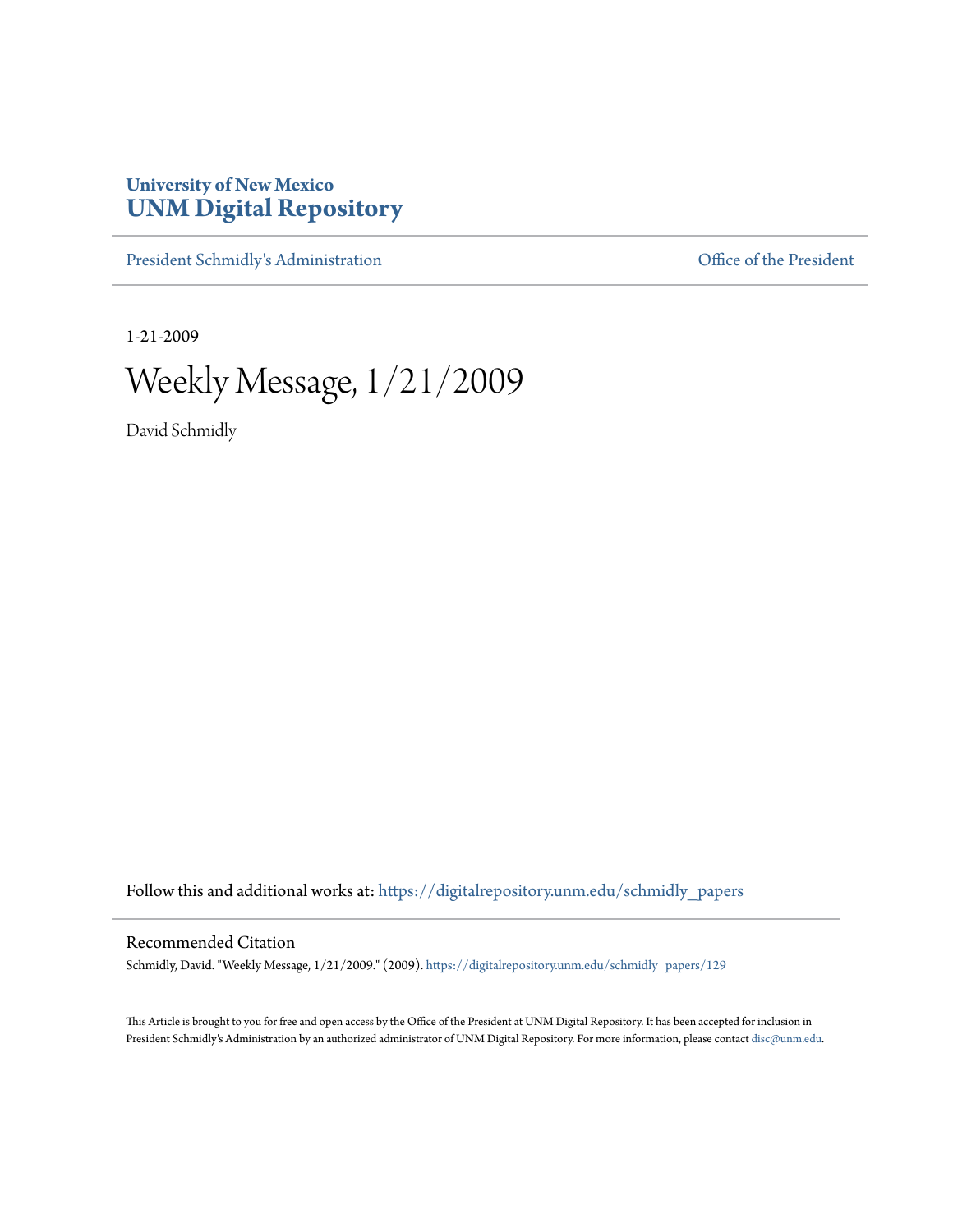Good morning.

Today, as we begin UNM's spring semester, our nation begins a grand and hopeful new adventure with the swearing in of Barack Obama as our  $44^{\text{th}}$  president.

I remember in 1963 watching the Rev. Dr. Martin Luther King deliver the inspiring words that have come to be known as his "I have a dream" speech - doubtless one of the most profound and moving pieces of

oratory in American history. I suppose it is a measure of our progress that few people, back then, could have imagined that in our own lifetimes, we would see our nation elect an African American to the highest office in the land. Let's be mindful, however, that we have a long way to go before King's dream is fulfilled and every American is judged by the content of his or her character, not skin color, gender, national origin, sexual orientation, age or beliefs.

Regardless of your politics, I know that all of you join me in hoping for a successful term for President Obama, and I'm proud that several of our UNM students took up his call to participate in a national day of service to commemorate both King's vision and his own Inauguration. In a time of enormous challenge to our nation, both at home and abroad, it was the most appropriate way to honor King's legacy and the hope and optimism that surrounds President Obama's swearing in.

Five of our UNM students are helping produce a marathon of talk radio, live and direct from the center of everything happening on Capitol Hill. The "Radio Row" features more than 30 radio show hosts of all political stripes, and at least 100 celebrity guests. The students, from UNM's Communication & Journalism and Political Science departments, are taking part in a new internship with the Talk Radio News Service this semester. We look forward to hearing their great work.

Some of our faculty and students have a front row seat to history, side by side with the millions of Americans who have ventured to Washington, D.C. for the Inauguration and the events surrounding it. I look forward to hearing their stories of this momentous day upon their return to Albuquerque. For those not able to travel to Washington, you can join your friends at the SUB Theatre to watch inaugural events live from 9 a.m. until 2 p.m. or so. As might be expected, even if you can't get to the Theatre, every television in the SUB will be tuned to the Inauguration.